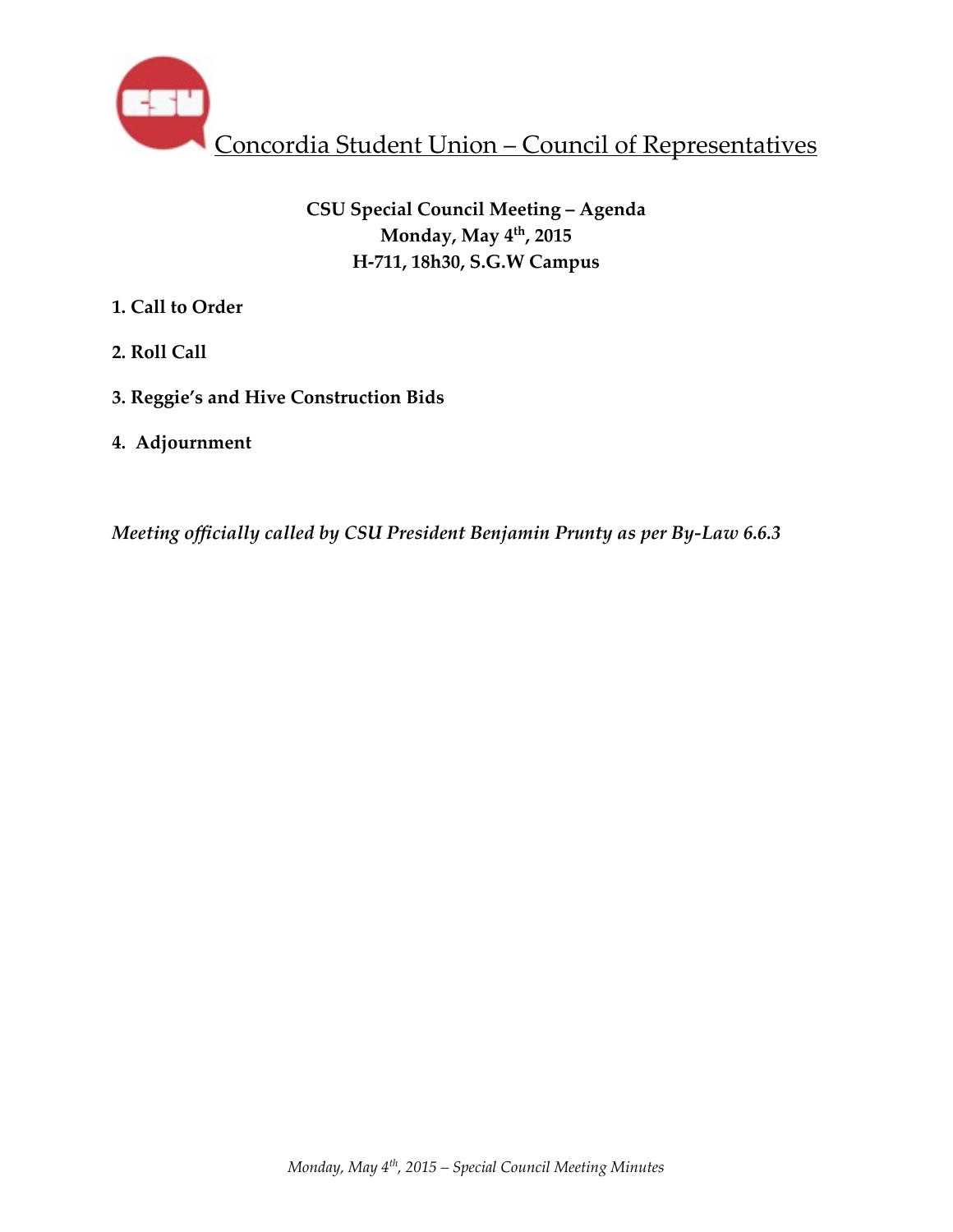

# **CSU Special Council Meeting – Agenda Monday, May 4th, 2015 H-711, 18h30, S.G.W Campus**

## **1. CALL TO ORDER**

Meeting is called to order at 18h40.

We would like to acknowledge that Concordia university is on the traditional territory of the Kanien'keha:ka (Ga-niyen-gé-haa-ga), a place which has long served as a site of meeting and exchange *amongst nations. Concordia recognizes, and respects the Kanien'keha:ka (Ga-niyen-gé-haa-ga)* as the *traditional custodians of the lands and waters on which we meet today.* 

### **2. ROLL CALL**

Executives present for the duration of the meeting were *Katherine Bellini* (VP Clubs & Internal Affairs), C*harles Bourassa* (VP Student Life), *Jessica Cabana* (VP Sustainability), *Anthony Garoufalis-Auger* (VP External Affairs & Mobiliza%on) *Heather Nagy* (VP Finance), *Benjamin Prunty* (President), *Gabriel Velasco* (VP Loyola) and *Terry Wilkings* (VP Academic & Advocacy).

Councillors present for the duration of the meeting were *Jeremy Blinkhorn* (Fine Arts), Faddy Kamel (ENCS), *Lucinda Marshall-Kiparissis*  (Arts & Science), *Nicholaos Mouzourakis*  (ENCS), *Terry Ngala* (Independent), Matthew Palynchuk (Arts & Science), Jason Poirier-Lavoie (Arts & Science), John Talbot (Arts & Science), *Jeremy Tessier* (Arts & Science) and *Chloë Williams* (Arts & Science).

Councillors absent for the duration of the meeting were *Gemma Acco* (Arts & Science), *Marie Brière de la Hosseraye* (Independent), *Scott Carr* (JMSB), *Jenna Cocullo* (Arts & Science), *Emily Fisher* (Arts & Science), *Caroline Messier-Gémes*  (JMSB), *Marion Miller*  (Fine Arts), *Angelica Novielli*  (Arts & Science), *Marcus Peters* (Arts & Science), *Thomas Radcliffe* (Arts & Science), *Michael Richardson* (JMSB), *Taimur Tanoli*  (JMSB), *James Tyler Vaccaro* (Arts & Science), *Emma Wilson* (Fine Arts) and *Rami Yahia* (ENCS).

## **3. REGGIE'S AND HIVE CONTRUCTION BIDS**

**Benjamin Prunty**: The public information that we have is the price we were given by the contractors. We would like to make sure that this information is shared publicly

Terry Wilkings: I would like to give Lori Dimaria the ability to sit in on closed session. Seconded by **Nicholaos Mouzourakis**. 

**VOTE**  In favour: 10 Opposed: 0 Abstentions: 0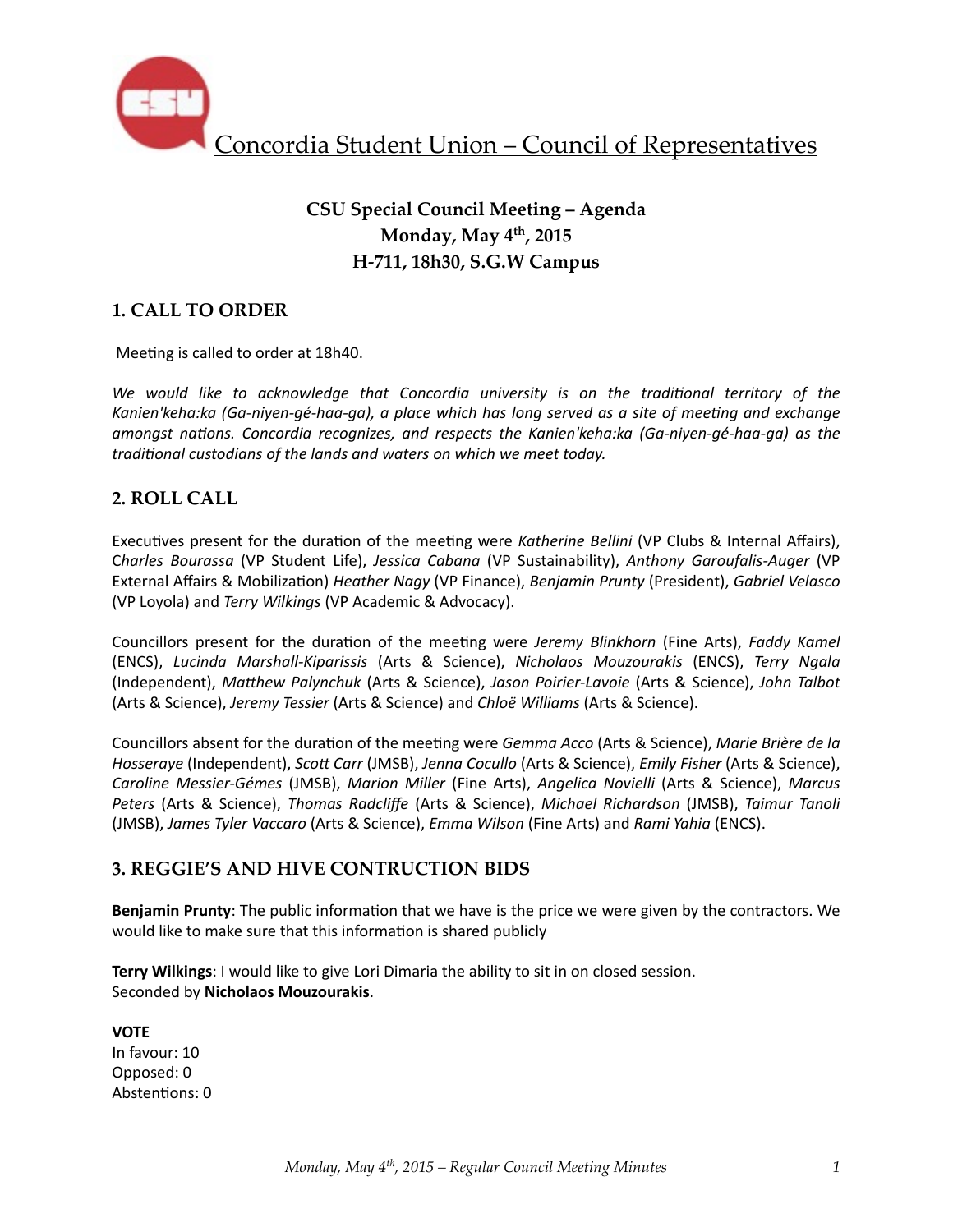

Concordia Student Union – Council of Representatives

#### *Motion carries.*

Lori Dimaria: I am the VP Clubs and Internal elect and I am honoured to be amongst you today. Thank you for doing a great job this year and I look forward to hearing how this goes about.

**Katherine Bellini**: We contacted seven (7) different firms and received four (4) bid submissions – Doverco at \$1 469 124.09, TEQ at \$1 605 510.90, Albert Jean at \$1 687 787.00 and Germano at \$1 707 259.00. These are the four (4) different options we are reviewing and the ones that AEDIFICA has also reviewed.

**Benjamin Prunty** moves to enter closed session. Seconded by **Lucinda Marshall-Kiparissis**. 

**VOTE** In favour: 10 Opposed: 0 Abstentions: 0

*Motion carries.* 

*Meeting enters closed session at 18h48.* 

**Katherine Bellini** moves to approve the proposal of the AEDIFICA architects to move forward with the lowest bid, that being Doverco at \$1 469 124.09. Seconded by **Benjamin Prunty**. 

*Motion carries.* 

**Benjamin Prunty** moves to enter open session. Seconded by **Nicholaos Mouzourakis**.

*Motion carries.* 

*Meeting enters open session at 19h03.* 

**Benjamin Prunty** moves to ratify the motion passed in closed session, Seconded by **Nicholaos Mouzourakis**. 

**VOTE**  In favour: 10 Opposed: 0 

Abstentions: 0

*Motion carries*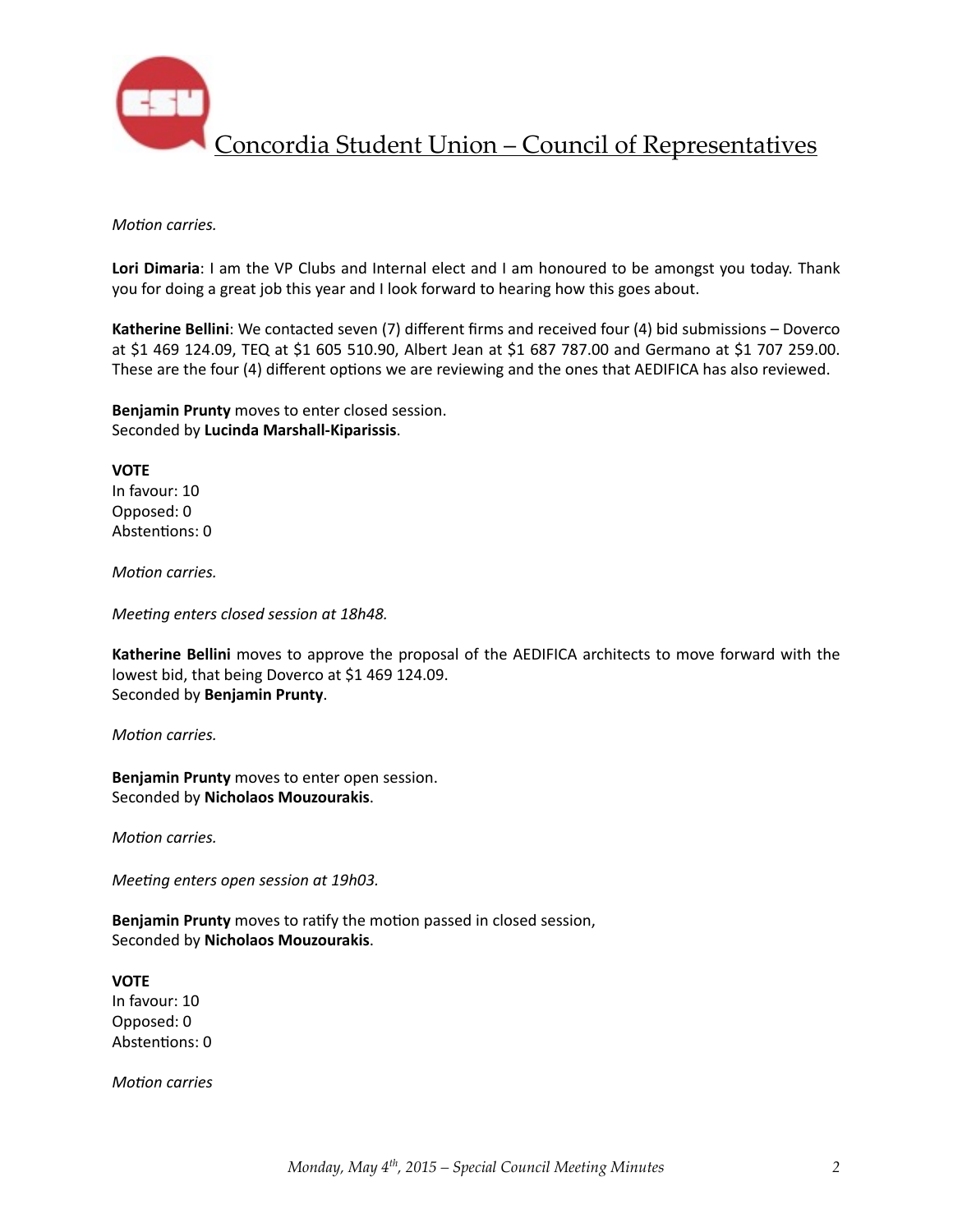

Concordia Student Union – Council of Representatives

**Benjamin Prunty**: We were just discussing the construction sde of Reggie's and The Hive but on the business plan side of things can expect to have a report a week or two after our mandate ends. We are waiting both on a small business consultant to provide market research, and so that the other team we are working with can finish their part of the project. Then we will have a recommended governance structure by that point.

### **4. ADJOURNMENT**

**Benjamin Prunty** moves to adjourn. Seconded by **Chloë Williams**. 

**VOTE** In favour: 10 Opposed: 0 Abstentions: 0

*Motion carries.* 

*Meeting is adjourned at 19h06.*